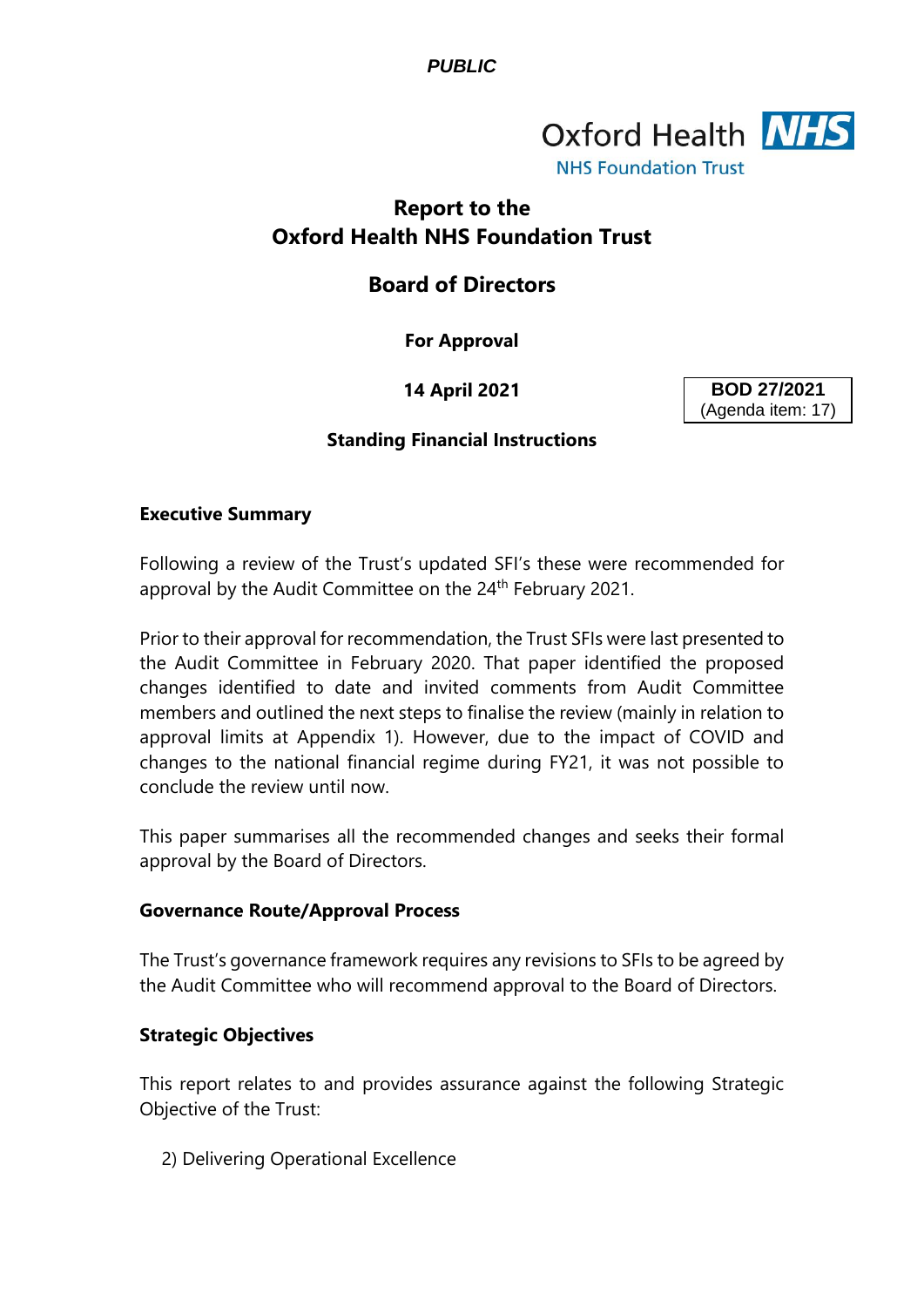(Goals: our services will be effective and efficient; information will be translated into knowledge; and our planned surplus will be delivered)

## **Review Process**

As previously reported to the Audit Committee, a detailed review of SFIs has been undertaken to ensure that the Trust is operating within a robust financial control framework.

An initial review was undertaken within Finance to update the SFIs for references to statutory and other external guidance documentation, to update references to specific post holders and to provide a general update where necessary to enhance clarity. Updates and clarification were requested in relation to specific areas from relevant lead officers, as set out at Appendix 1, including:

- Director of Estates and Facilities
- Director of Strategy and Chief Information Officer
- Director of Human Resources
- Director of Corporate Affairs and Company Secretary
- Procurement
- Head of R&D
- OPS General Manager and Chief Pharmacist
- Local Counter Fraud Specialist

## **Summary of key changes**

Responses were received from all of the identified lead officers and the key recommended changes to the SFIs are summarised below and in more detail at appendix 2.

Please note that the revisions summarised below and in Appendix 2 are clearly marked to identify the revisions previously reported to the Audit Committee in February 2020 from the additional revisions now being recommended. The revisions previously reported have been reviewed to ensure they remain relevant and valid.

- **1. Previously reported revisions - February 2020:**
- Updated references to external organisations and guidance
- Updated references in relation to counter fraud
- Change of Executive Director lead responsibilities due to removal of Chief Operating Officer post
- Minor changes of wording to provide additional clarification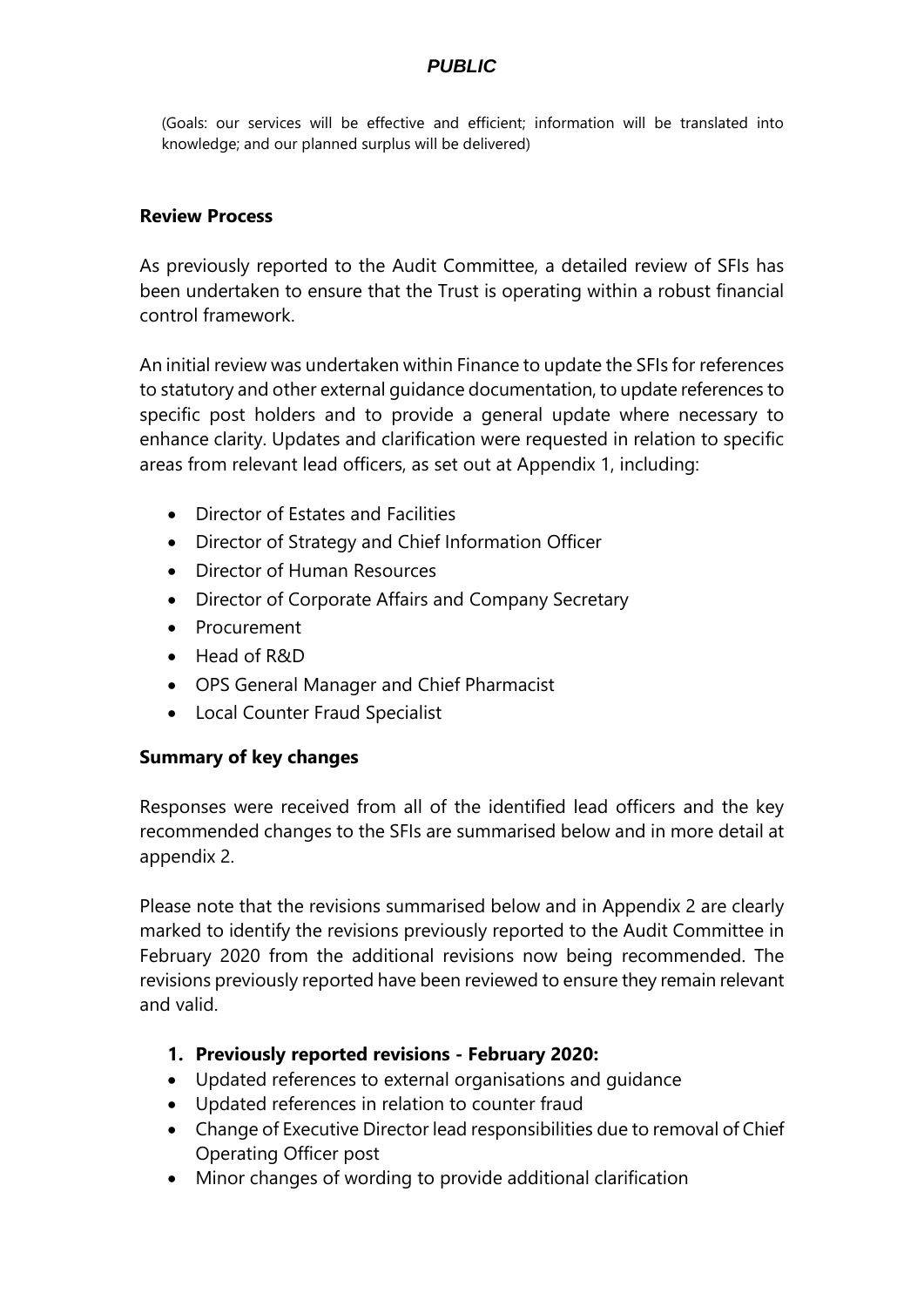- Addition of new section for e-tendering requirements
- Appendix 1 minor updates for Executive Director post titles

## **2. Additional revisions – February 2021**

- Appendix 1 approval limits updated
- Section 7, Tendering and Contracting additional changes to reflect BREXIT

## 1. Previously reported revisions - February 2020

Most of the proposed changes relate to updated references to external organisations/guidance and changes to post titles e.g. following the removal of the Chief Operating Officer post.

In addition, minor changes to wording have been made to correct grammatical errors, and to provide additional clarification to aid the interpretation/application of the SFIs and assist with tighter control.

Section 7, Tendering and Contracting Procedure - the most significant change proposed to the SFIs are in this section and relate to the addition of a new subsection (7.6.4) in relation to the requirements of e-tendering.

Section 10, Non-Pay Expenditure, will also be reviewed following the conclusion of the P2P review and updated to reflect any required changes.

Appendix 1, Financial Approval Limits, had previously been updated to reflect changes to Executive Director post titles and some changes to column headings to provide further clarification.

2. Additional revisions - February 2021

Section 7, Tendering and Contracting - revisions required following BREXIT.

Section 10.6, Non-pay Expenditure - revisions required following BREXIT.

Appendix 1 - in addition to the changes outlined above, a review of approval limits has now been undertaken and the following revisions are proposed to approval requirements:

- Officer titles updated for current jobs titles and to provide clarification;
- Ordering of goods and services mid-range approval limits revised so that they are aligned with budget and single action tender waiver limits: £2.5k increased to £5k and £10k increased to £25k. The lower limit of £500 will remain but the user list will be 'cleansed'. Limits above £25k are unchanged;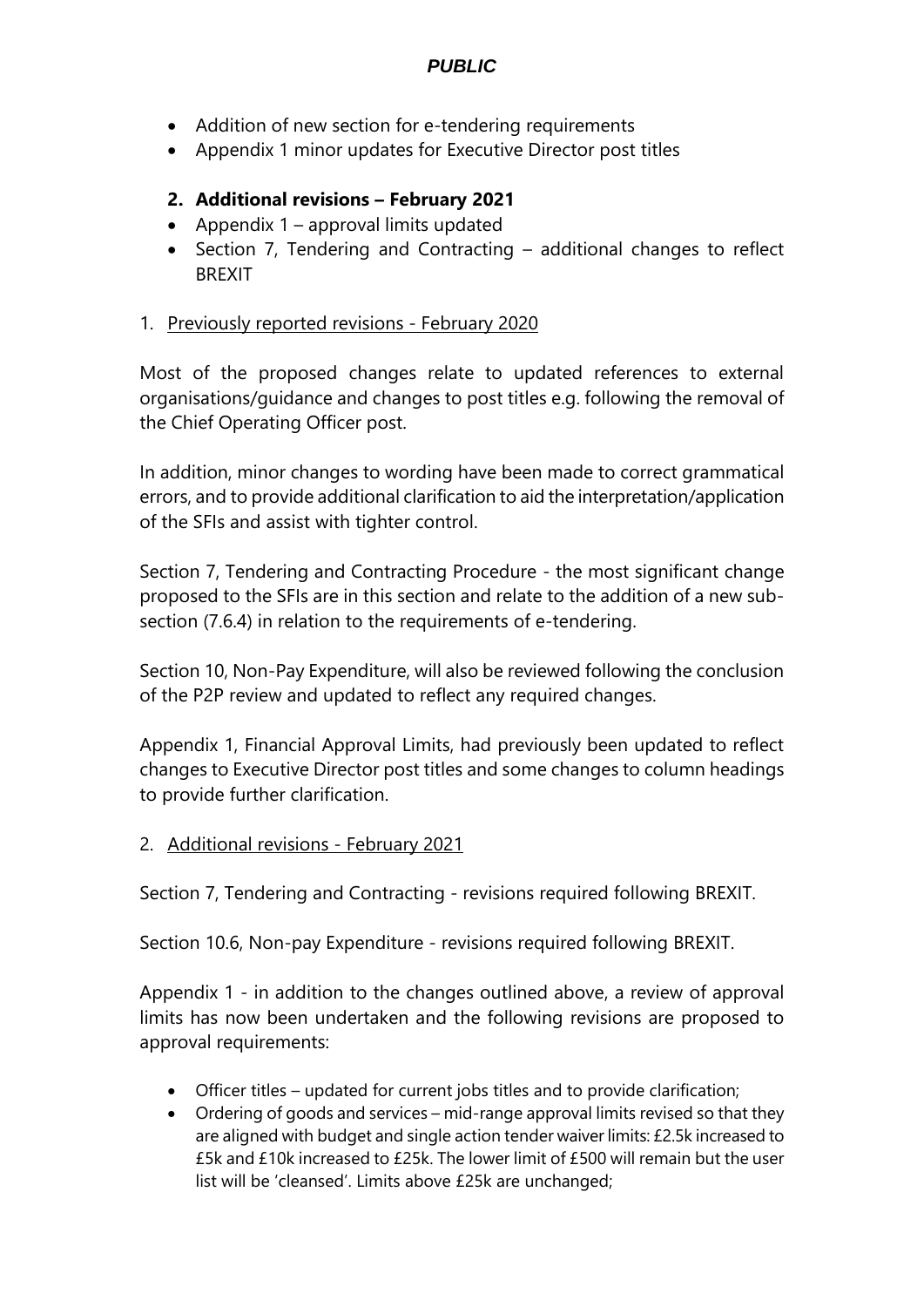- Estates revenue orders approval limits revised to replace the previous £15k and £25k limits with a £50k limit;
- OPS and CPSU drug orders previous column headed 'Pharmacy drug orders' has been split between OPS and CPSU to provide further clarification and the £200k approval limit has been revised to £150k to align with general limits;
- Estates capital orders updated for team and job titles and two lower limits of £25k and £75 introduced (previous lowest limit was £300k);
- Bank cheque signatories deleted as cheques are now issued pre-signed and no longer manually signed. All individual invoices/payments are approved in accordance with the limits set out in Appendix 1 and, in addition, payment runs are authorised by two designated members of staff;
- Tender quotations updated references following BREXIT for tenders above £25k
- R&D Authorisation Process (page 3) updated job title and column headings changed from 'EBITDA' to Overheads' with thresholds changed from 5% to 10% to provide further clarification and align with Investment Policy;

#### **Recommendation**

The Board of Directors are asked to approve the updated SFIs.

| <b>Author and title:</b> | Paul Dodd, Deputy Director of Finance                              |
|--------------------------|--------------------------------------------------------------------|
|                          | <b>Lead Executive Director:</b> Mike McEnaney, Director of Finance |

- *1. A risk assessment has been undertaken around the legal issues that this report presents and there are no issues that need to be referred to the Trust Solicitors.*
- *2. This report satisfies or provides assurance and evidence against the requirements of the following Terms of Reference of the Committee:*
- *to review the establishment and maintenance of an effective system of integrated governance, risk management and internal control (clinical and non-clinical activities) that supports the achievement of the Trust's objectives;*
- *to ensure that there is an effective Internal Audit function;*
- *to review the work and findings of the External Auditor and consider the implications and management's response to their work;*
- *to ensure that the systems for financial reporting to the Board, including those of budgetary control, are subject to review as to completeness and accuracy of the information provided to the Board.*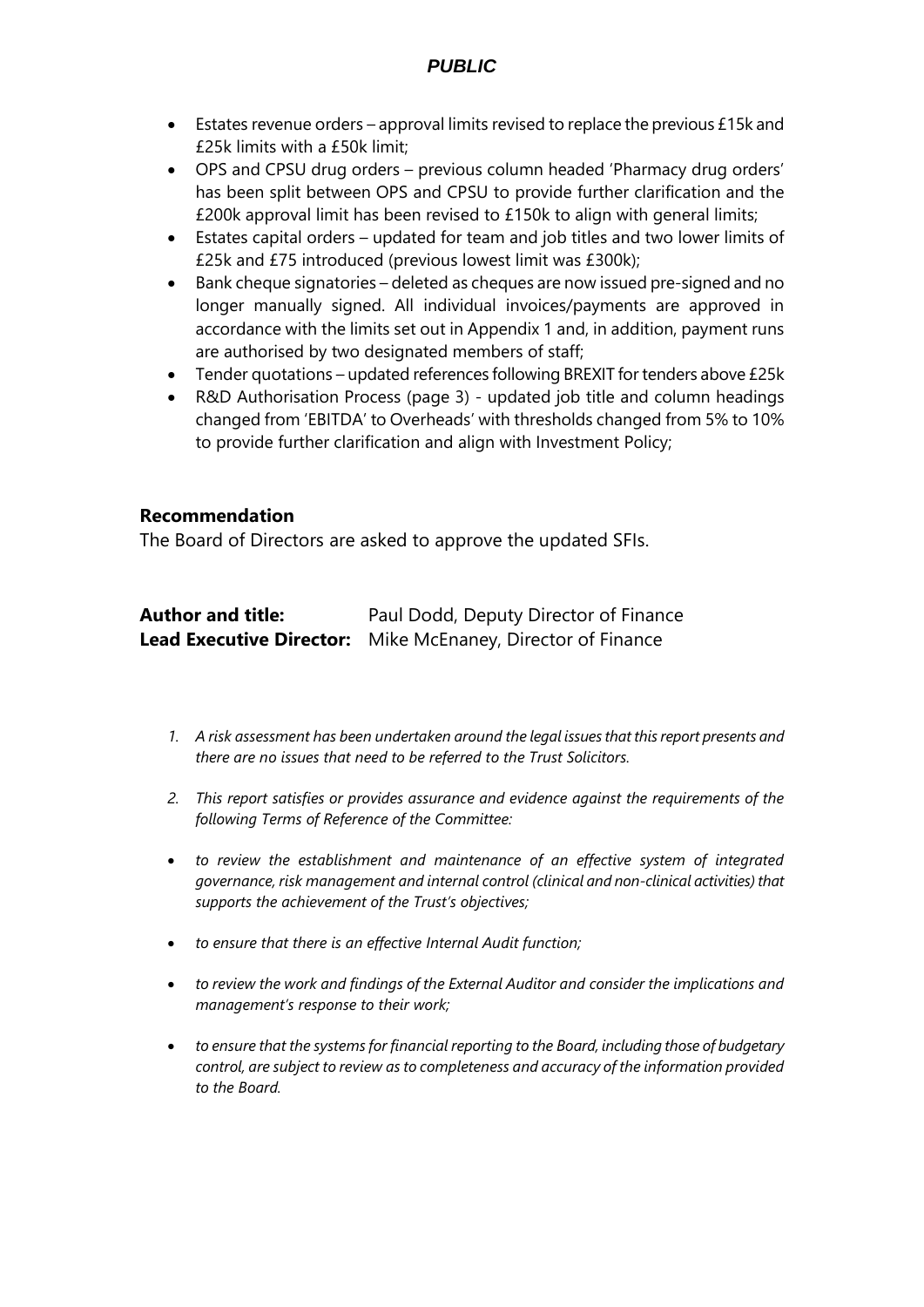Appendix 1

# **Review of SFIs: Section Leads**

| <b>Section</b> | <b>Description</b>                                              | <b>Lead</b>             |
|----------------|-----------------------------------------------------------------|-------------------------|
| All            | General review, update references to guidance, post holders etc | Paul Dodd               |
| 1              | Policy (terminology, responsibilities and delegation)           | Kerry Rogers            |
| 2.1            | <b>Audit Committee</b>                                          | Hannah Smith            |
| 2.2            | Director of Finance                                             | Mike McEnaney           |
| 2.3            | Internal Audit                                                  | <b>PWC</b>              |
| 2.4            | <b>External Audit</b>                                           | GT                      |
| 2.5            | Fraud & Corruption                                              | <b>TIAA</b>             |
| 2.6            | Security Management                                             | Claire Dalley           |
| 3              | Business Planning, Budgets and Budgetary Control                | Alison Gordon           |
| $\overline{4}$ | Annual Accounts and reports                                     | Michael Williams        |
| 5              | <b>Treasury Management</b>                                      | Michael Williams        |
| 6              | Income, Fees & Charges and Security of Cash, Cheques            | Michael Williams        |
| $\overline{7}$ | Tendering and Contracting Procedure                             | Darren Lewis            |
| 8              | Contracting for Provision of Services                           | Mike McEnaney           |
| 9              | Terms of Service and Payment of Directors and Employees         | Tim Boylin              |
| 10             | Non-Pay Expenditure                                             | Paul Dodd               |
| 11             | <b>External Borrowing and Investments</b>                       | Michael Williams        |
| 12.1/2         | Capital Investment, Private Finance                             | Paul Dodd               |
| 12.3           | <b>Asset Registers</b>                                          | Michael Williams        |
| 12.4           | Security of Assets                                              | Michael Williams        |
| 13             | Stores and Receipt of Goods                                     | Michael Williams        |
| 14             | Disposals, Condemnations, Losses and Special Payments           | Michael Williams        |
| 15             | Financial Information, Communication and Technology             | Martyn Ward             |
| 16             | Patients' Property                                              | Michael Williams        |
| 17             | Funds held on Trust                                             | Julie Pink              |
| 18             | Acceptance of Gifts by Staff and Standards of Business Conduct  | Kerry Rogers            |
| 19             | <b>Retention of Documents</b>                                   | Paul Dodd               |
| 20             | Risk Management & Insurance                                     | Kerry Rogers            |
| App 1          | <b>Financial Approval Limits</b>                                | DoF/DDoF, Michael       |
|                |                                                                 | Williams, Adrian Craft, |
|                |                                                                 | Alison Gordon, Martyn   |
|                |                                                                 | Ward, Claire Dalley,    |
|                |                                                                 | Mark Byrne, Michael     |
|                |                                                                 | Marvin                  |
| App 1          | R&D Approval Limits                                             | <b>Bill Wells</b>       |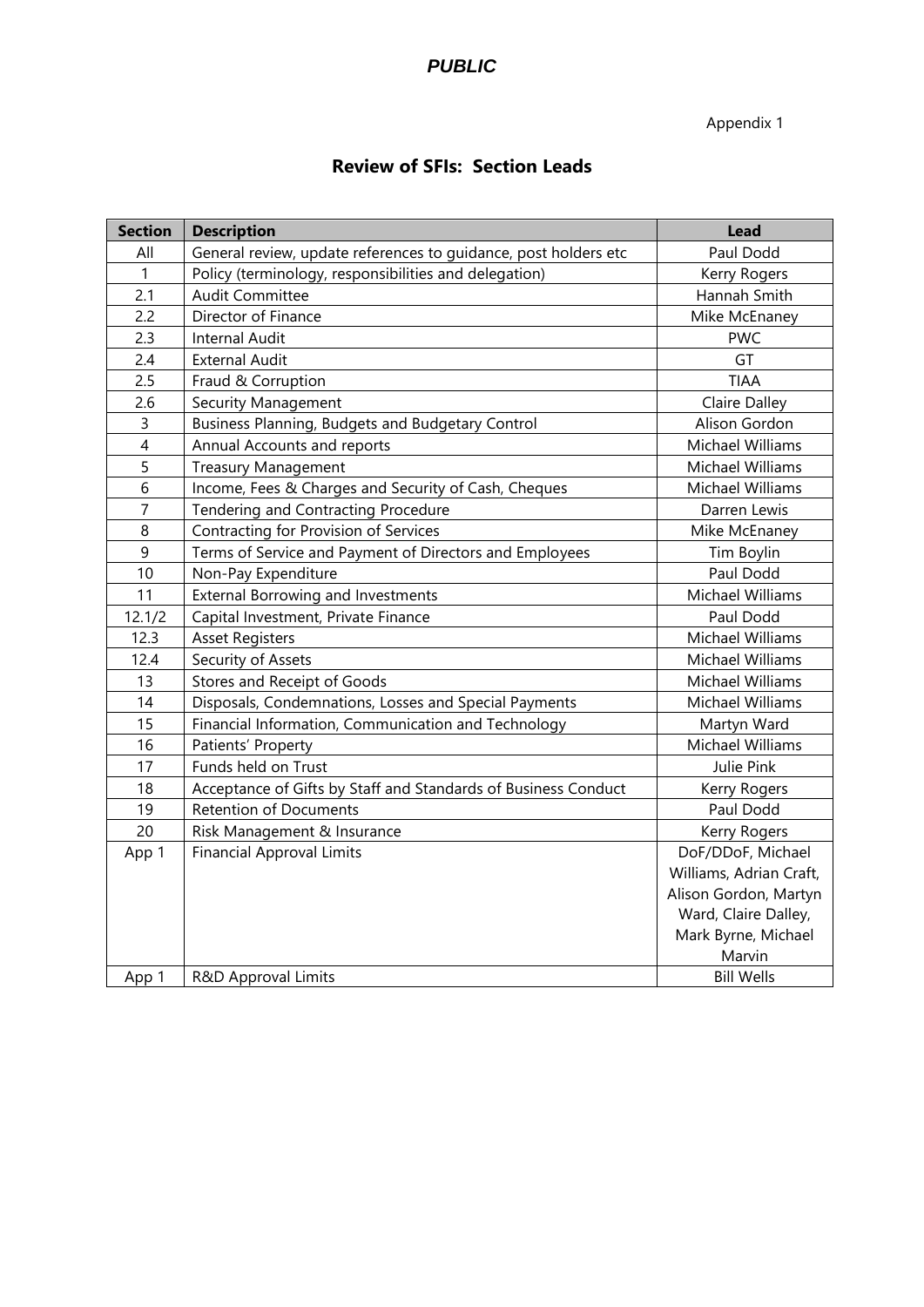## Appendix 2

# **Previously Reported Revisions - February 2020**

| <b>Section</b> | <b>Description</b>                                         | <b>Key Revisions</b>                                                                                                                                                                                                                            |  |
|----------------|------------------------------------------------------------|-------------------------------------------------------------------------------------------------------------------------------------------------------------------------------------------------------------------------------------------------|--|
| Various        | Grammar & typographical errors                             | Minor corrections                                                                                                                                                                                                                               |  |
| Various        | Updated references to external<br>bodies                   | Such as NHSE/I and DHSC                                                                                                                                                                                                                         |  |
| Blue 2         | Legal & Policy Framework                                   | Updated reference to NHSE/I and annex 9 of the Constitution                                                                                                                                                                                     |  |
| 1.3.1          | Responsibilities and Delegation                            | Change of wording to provide additional clarification                                                                                                                                                                                           |  |
| 2.3            | <b>Internal Audit</b>                                      | Minor wording changes to provide additional clarification                                                                                                                                                                                       |  |
| 2.4.4          | <b>External Audit</b>                                      | Board of Governors changed to Council of Governance                                                                                                                                                                                             |  |
| 2.5            | Fraud & Corruption                                         | Updated references to Trust's Counter Fraud Plan and NHS model<br>contract (2.5.1) and Counter Fraud Authority (2.5.3)                                                                                                                          |  |
| 2.6            | Security Management                                        | Updated reference to NHS Secretary of State for Health and<br>Social Care                                                                                                                                                                       |  |
| 3              | Business Planning, Budgets and<br><b>Budgetary Control</b> | Change of Executive lead due to removal of Chief Operating<br>Officer Post (3.3.2 & 3.4.4) and minor wording changes to provide<br>additional clarification                                                                                     |  |
| 4              | Annual Accounts and Reports                                | Updated references from Independent Regulator to NHSE/I                                                                                                                                                                                         |  |
| $\overline{7}$ | Tendering and Contracting<br>Procedure                     | Updated references to external guidance (7.4, 7.6.1, 7.11)<br>New section added for requirements of e-tendering (7.6.4, 7.6.5)<br>Various changes to wording to provide additional clarification<br>and enhanced control (7.5.3, 7.5.5b, 7.6.6) |  |
| 9              | Terms of Service and Payment of<br>Directors and Employees | Change of Executive lead due to removal of Chief Operating<br>Officer post (9.3.3)                                                                                                                                                              |  |
| 14             | Losses & Special Payments                                  | Minor wording changes to provide additional clarification                                                                                                                                                                                       |  |
| 15             | <b>Financial Information Systems</b>                       | Minor wording changes to provide additional clarification                                                                                                                                                                                       |  |
| 16             | Patients' Property                                         | Change of Executive Lead due to removal of Chief Operating<br>Officer Post (16.3)                                                                                                                                                               |  |
| 20             | Risk Management                                            | Updated references to Risk Management Policy & Strategy<br>(20.1.1) and NHSR (20.3.2.3)                                                                                                                                                         |  |
| 20.4           | Insurance                                                  | Change of Executive lead (20.4.1) and change of wording to<br>provide additional clarification (20.4.2)                                                                                                                                         |  |
| Appendix       | Column headings                                            | Updated to provide additional clarification                                                                                                                                                                                                     |  |
| 1              | Officer titles                                             | Updated for removal of COO post and to provide clarification                                                                                                                                                                                    |  |
|                | Definitions (below table)                                  | Wording changed to reflect Executive Director post titles                                                                                                                                                                                       |  |